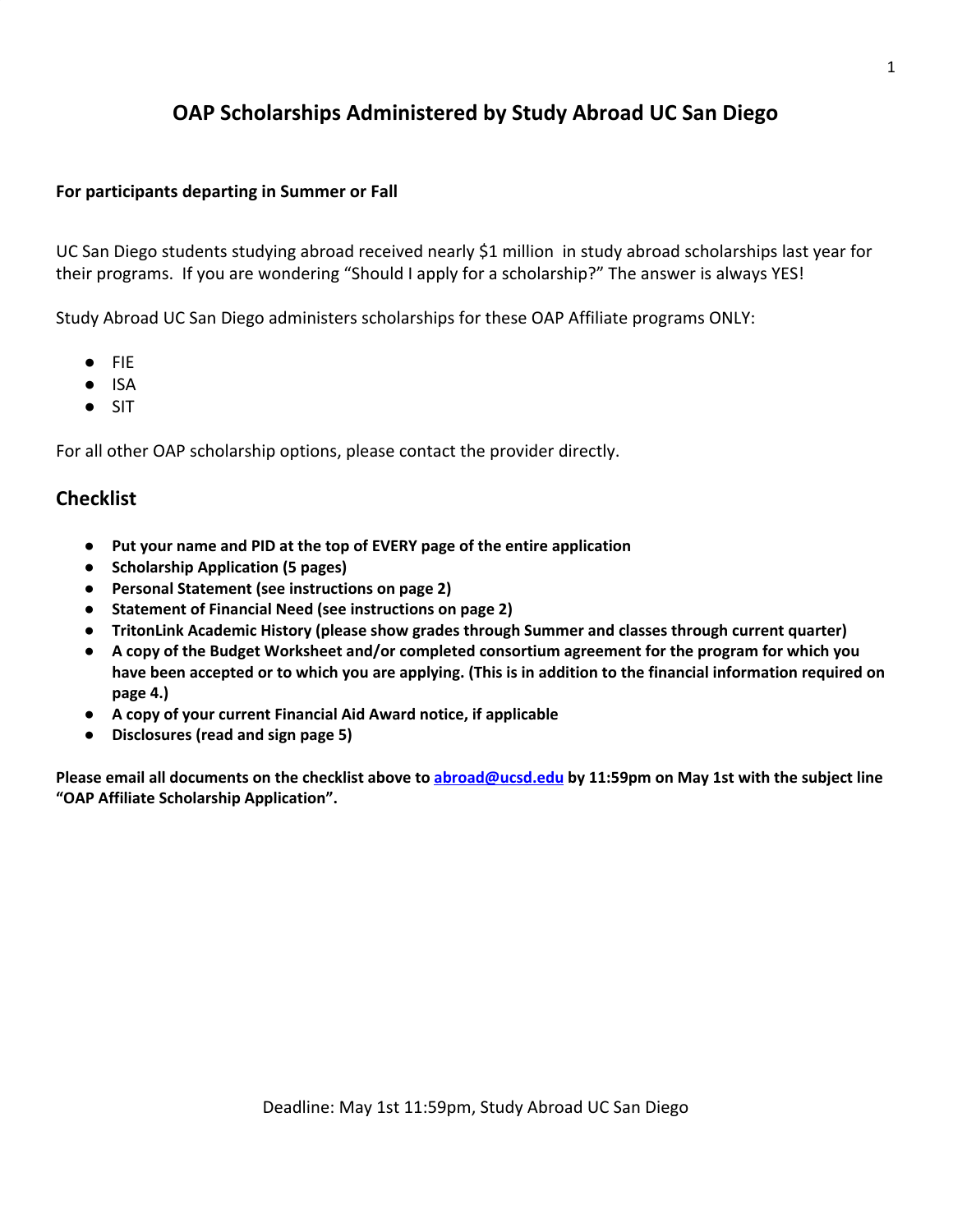## **Prompts for Statements (Two statements needed for application—Put your name and PID on each page)**

### **1) Personal Statement (please submit typed and double-spaced)**

Write a Personal Statement in 500 words or less (between 1-2 pages) addressing **all** of the following:

- How does your program abroad relate to your academic, career, and/or personal objectives?
- Describe your participation in extracurricular and community service activities.
- What are your favorite hobbies and personal interests?

To address the above, you may want to consider:

- Your ability to adapt to different cultures
- How studying abroad may impact you
- Your personal characteristics and experiences that will help you while abroad

### **2) Statement of Financial Need (please submit typed and double-spaced)**

Write a Statement of Financial Need of 500 words or less addressing all of the following:

- Estimated need
- Current funding ability (include any work, fundraising, other scholarship awards)

To write a statement:

- Do not restate information from your Personal Statement
- Address unusual circumstances that affect your eligibility for financial aid or ability to pay the cost of your study abroad program
- Examples may include no parent support, first-generation college student, re-entry student, single parent, parental unemployment, bankruptcy, unforeseen medical expenses, siblings in college, property loss due to fire, flood, or earthquake

PLEASE NOTE: You do not need to be a financial aid recipient to have financial need.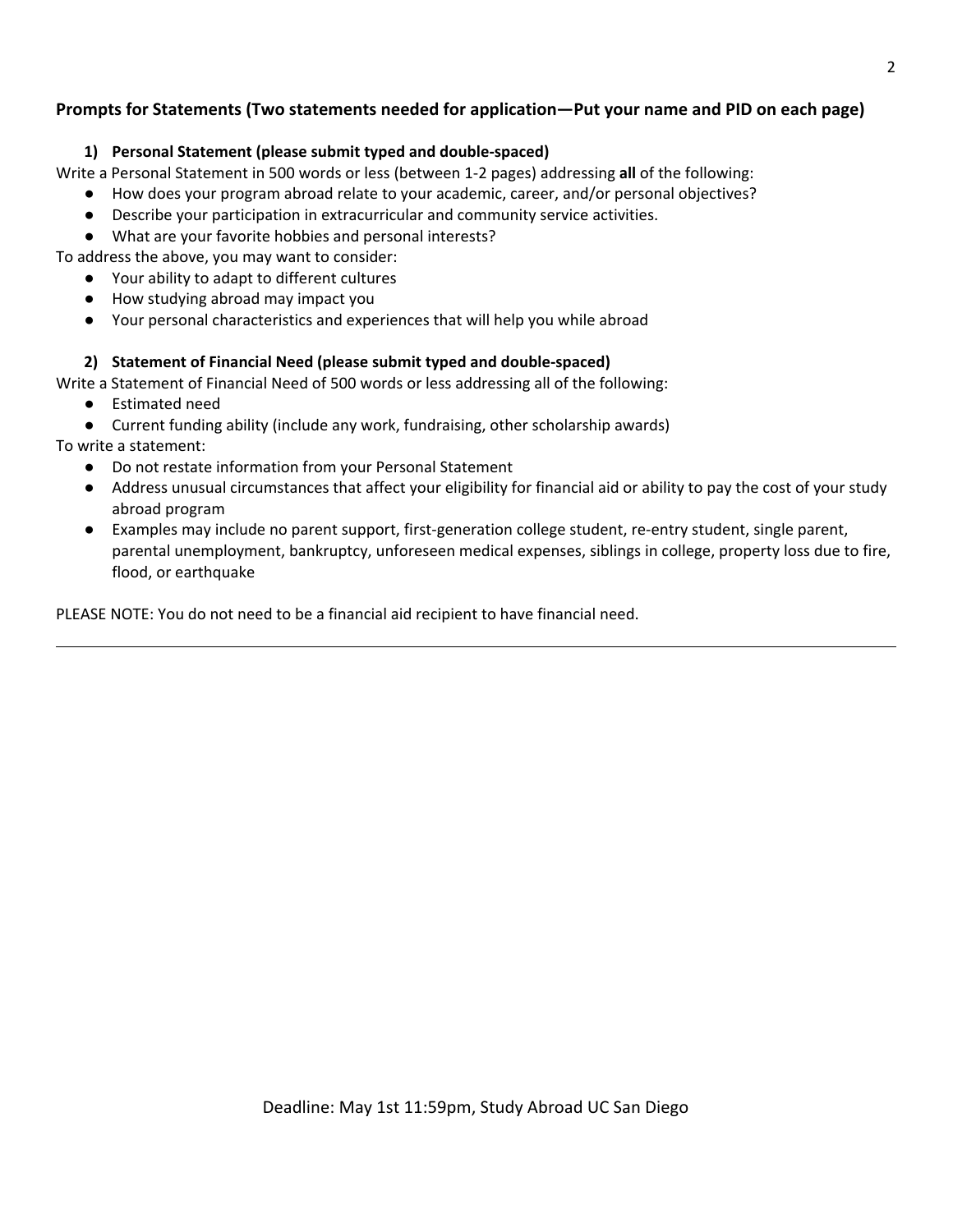## **Personal Data**

| Name                     |                      | Student PID | Date   |
|--------------------------|----------------------|-------------|--------|
| <b>Primary Phone</b>     | E-mail               |             |        |
| Citizenship              | Ethnicity (optional) |             | Gender |
| <b>Present Address</b>   |                      |             |        |
| <b>Permanent Address</b> |                      |             |        |

## **Eligibility and Academic Information**

- **● GPA as of this quarter \_\_\_\_\_\_\_\_\_\_ (2.75 minimum)**
- **● Program/Provider Name: \_\_\_\_\_\_\_\_\_\_\_\_\_\_\_\_\_\_\_\_\_\_\_\_\_\_\_\_\_\_\_\_\_\_\_\_\_\_\_\_\_\_\_\_\_\_\_\_\_\_\_\_\_\_\_**
- **● Program Country: \_\_\_\_\_\_\_\_\_\_\_\_\_\_\_\_\_\_\_\_\_\_\_\_\_\_\_\_\_\_\_\_\_\_\_\_\_\_\_\_\_\_\_\_\_\_\_\_\_\_\_\_\_\_**
- **● Program length abroad (please circle):**
	- **○ Year**
	- **○ Semester**
	- **○ Quarter**
- **● Term(s) away from UCSD (check all that apply):\_\_\_Winter \_\_\_Spring \_\_\_Summer \_\_\_Fall**
- **● Major: \_\_\_\_\_\_\_\_\_\_\_\_\_\_\_\_\_\_\_\_\_\_\_\_\_\_\_\_\_\_\_\_\_\_\_\_\_\_\_\_\_\_\_\_\_\_\_\_\_\_\_\_\_\_\_\_\_\_\_\_\_\_\_**
- **● College at UC San Diego: \_\_\_\_\_\_\_\_\_\_\_\_\_\_\_\_\_\_\_\_\_\_\_\_\_\_\_\_\_\_\_\_\_\_\_\_\_\_\_\_\_\_\_\_\_\_\_\_**
- **● Projected graduation term and year: \_\_\_\_\_\_\_\_\_ Quarter \_\_\_\_\_\_\_\_\_\_\_ Year**
- **● Academic Standing (please circle):**
	- **○ 1 st year**
	- **○ 2 nd year**
	- **○ 3 rd year**
	- **○ 4 th year**
	- **○ 5 th+ year**
- **● I am a transfer student (please circle):**
	- **○ Yes**
	- **○ No**
- I plan to be enrolled at UC San Diego after I return from my study abroad experience (please circle):
	- **○ Yes**
	- **○ No**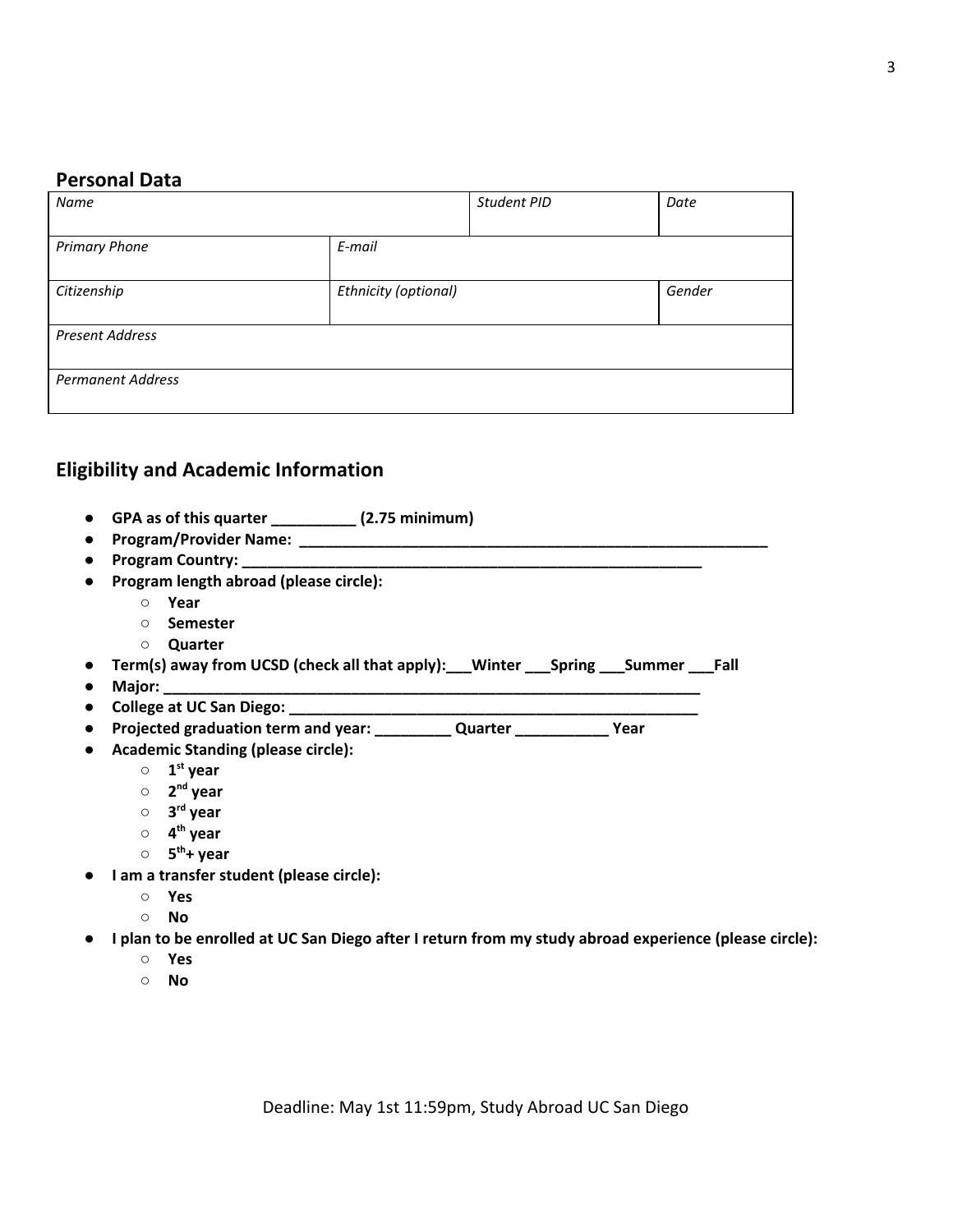## **Financial Information**

Please indicate the following amounts in U.S. dollars for the duration of your study abroad program. Take the time to fill this out in *as much detail as you can. Estimates are fine.*

### *Projected Expenses for Study Abroad*

*\*Indicate amounts from your EAP Expense Worksheet, OAP budget estimate, or Global Seminar cost estimate*

| <b>Regular Fees/Tuition</b>        |  |
|------------------------------------|--|
| Room and Board                     |  |
| <b>Local Transportation</b>        |  |
| <b>Books and Personal Expenses</b> |  |
| <b>Health Insurance</b>            |  |
| Round-trip Airfare                 |  |
| Pre-departure Expenses (passport,  |  |
| visa)                              |  |
| Total                              |  |

#### *Projected Support for Study Abroad*

*\*Indicate amounts for all expected sources you have to fund your study abroad program, not including these scholarships*

| <b>Family Contribution</b>                      |  |  |
|-------------------------------------------------|--|--|
| <b>Student Contribution</b>                     |  |  |
| <b>UCSD Financial Aid (use current amounts)</b> |  |  |
| Scholarships/Grants                             |  |  |
| Loans                                           |  |  |
| Work Study                                      |  |  |
| Other grants/awards from sources                |  |  |
| outside of UCSD                                 |  |  |
| Total                                           |  |  |

*Are you currently receiving UCSD financial aid? \_\_\_\_\_\_\_\_\_\_\_\_\_\_\_\_\_\_\_\_\_\_\_\_\_\_\_\_\_\_\_\_\_\_\_\_\_\_\_\_\_\_\_\_\_\_\_\_\_\_\_\_\_\_\_*

*How much is your total student loan debt, including this academic year? \_\_\_\_\_\_\_\_\_\_\_\_\_\_\_\_\_\_\_\_\_\_\_\_\_\_\_\_\_\_\_\_\_\_\_*

*Will you apply for UCSD financial aid for next year? \_\_\_\_\_\_\_\_\_\_\_\_\_\_\_\_\_\_\_\_\_\_\_\_\_\_\_\_\_\_\_\_\_\_\_\_\_\_\_\_\_\_\_\_\_\_\_\_\_\_\_\_*

Have you applied for any other scholarships for your period of study abroad? (e.g. Boren, UCSD College, UCSD scholarships, Gilman,

*\_\_\_\_\_\_\_\_\_\_\_\_\_\_\_\_\_\_\_\_\_\_\_\_\_\_\_\_\_\_\_\_\_\_\_\_\_\_\_\_\_\_\_\_\_\_\_\_\_\_\_\_\_\_\_\_\_\_\_\_\_\_\_\_\_\_\_\_\_\_\_\_\_\_\_\_\_\_\_\_\_\_\_\_\_\_\_\_\_\_\_\_\_*

*\_\_\_\_\_\_\_\_\_\_\_\_\_\_\_\_\_\_\_\_\_\_\_\_\_\_\_\_\_\_\_\_\_\_\_\_\_\_\_\_\_\_\_\_\_\_ \_\_\_\_\_\_\_\_\_\_\_\_\_\_\_\_\_\_\_\_\_\_\_\_\_\_\_\_*

*Rotary, other outside agencies, etc.) If yes, please give the name(s) of the scholarship(s).*

*Signature Date*